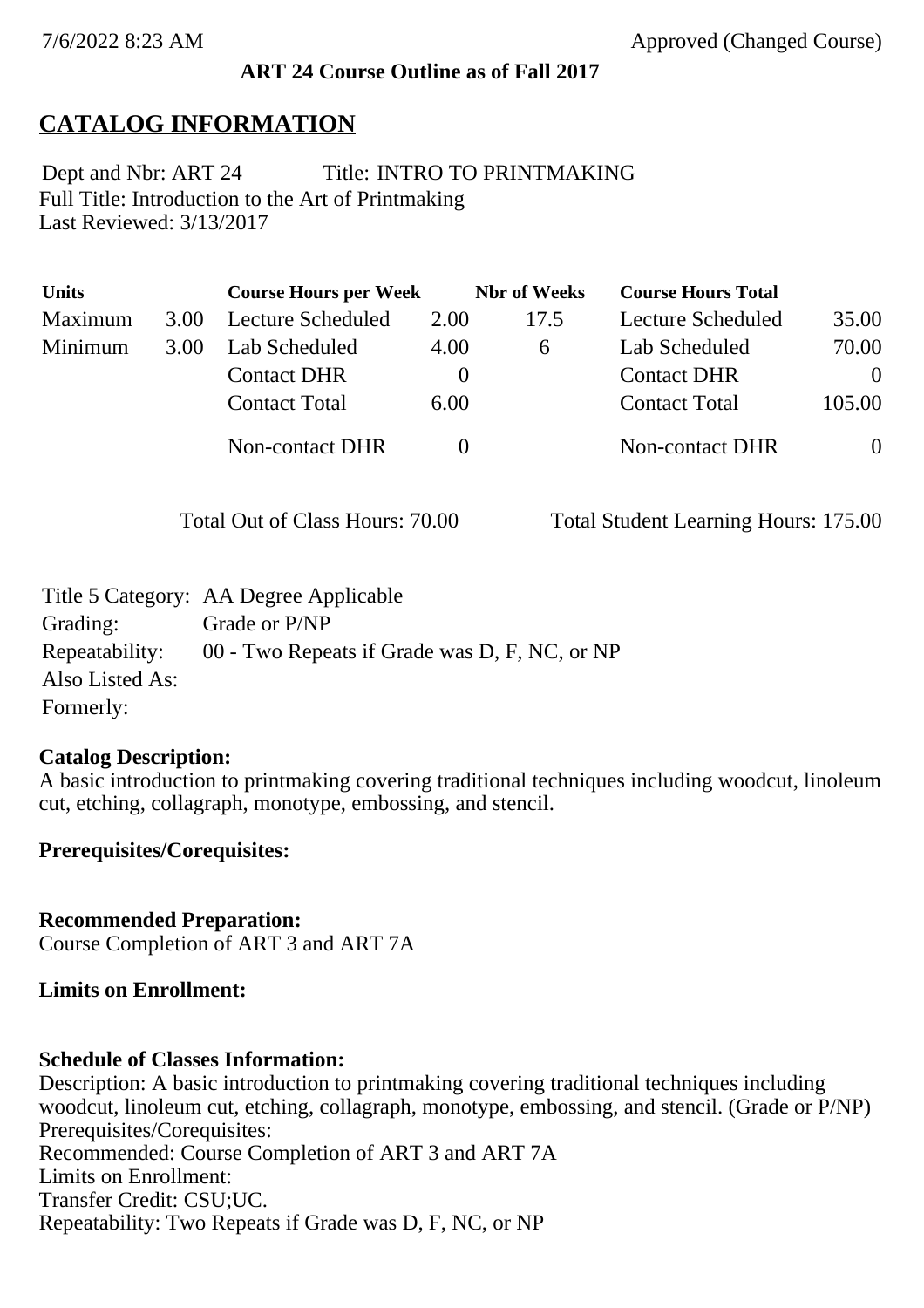# **ARTICULATION, MAJOR, and CERTIFICATION INFORMATION:**

| <b>AS Degree:</b><br><b>CSU GE:</b>          | Area<br><b>Transfer Area</b> |            |                  | Effective:<br>Effective: | Inactive:<br>Inactive: |
|----------------------------------------------|------------------------------|------------|------------------|--------------------------|------------------------|
| IGETC:                                       | <b>Transfer Area</b>         |            |                  | Effective:               | Inactive:              |
| <b>CSU Transfer:</b> Transferable Effective: |                              |            | <b>Fall 1981</b> | Inactive:                |                        |
| <b>UC Transfer:</b> Transferable             |                              | Effective: | <b>Fall 1981</b> | Inactive:                |                        |

### **CID:**

| <b>CID Descriptor: ARTS 220</b>  | Introduction to Printmaking |
|----------------------------------|-----------------------------|
| $SRJC$ Equivalent Course $(s)$ : | ART <sub>24</sub>           |

### **Certificate/Major Applicable:**

[Both Certificate and Major Applicable](SR_ClassCheck.aspx?CourseKey=ART24)

# **COURSE CONTENT**

### **Student Learning Outcomes:**

Upon completion of the course, students will be able to:

- 1. Compose images for traditional print media, and achieve proficiency using a range of printmaking processes.
- 2. Give and receive constructive feedback of artwork by participating in a formal group critique

## **Objectives:**

Upon completion of this course, students will be able to:

- 1. Prepare drawings for prints using principles of design
- 2. Develop hand skills for working into the print matrix an.d ink application
- 3. Appropriately set up work areas and thoroughly clean up afterwards
- 4. Use safe studio practice for solvents, chemicals and inks
- 5. Practice printing on various papers
- 6. Pull consistent impressions appropriate for an edition
- 7. Appreciate historical examples of printmaking and be familiar with some old master printmakers
- 8. Distinguish between print techniques and between a traditional print and digital reproduction
- 9. Give and receive constructive critique of art work

## **Topics and Scope:**

- I. Printmaking Materials
	- A. Papers choosing papers, deciding appropriate size, and tearing down
	- B. Inks choosing and mixing, additives for specific purposes
	- C. Printing surfaces familiarity and methods to approach
	- D. Studio chemicals and equipment safety and best practices
- II. Preparing an Image for Print
	- A. The principles of drawing and composition
		- 1. scale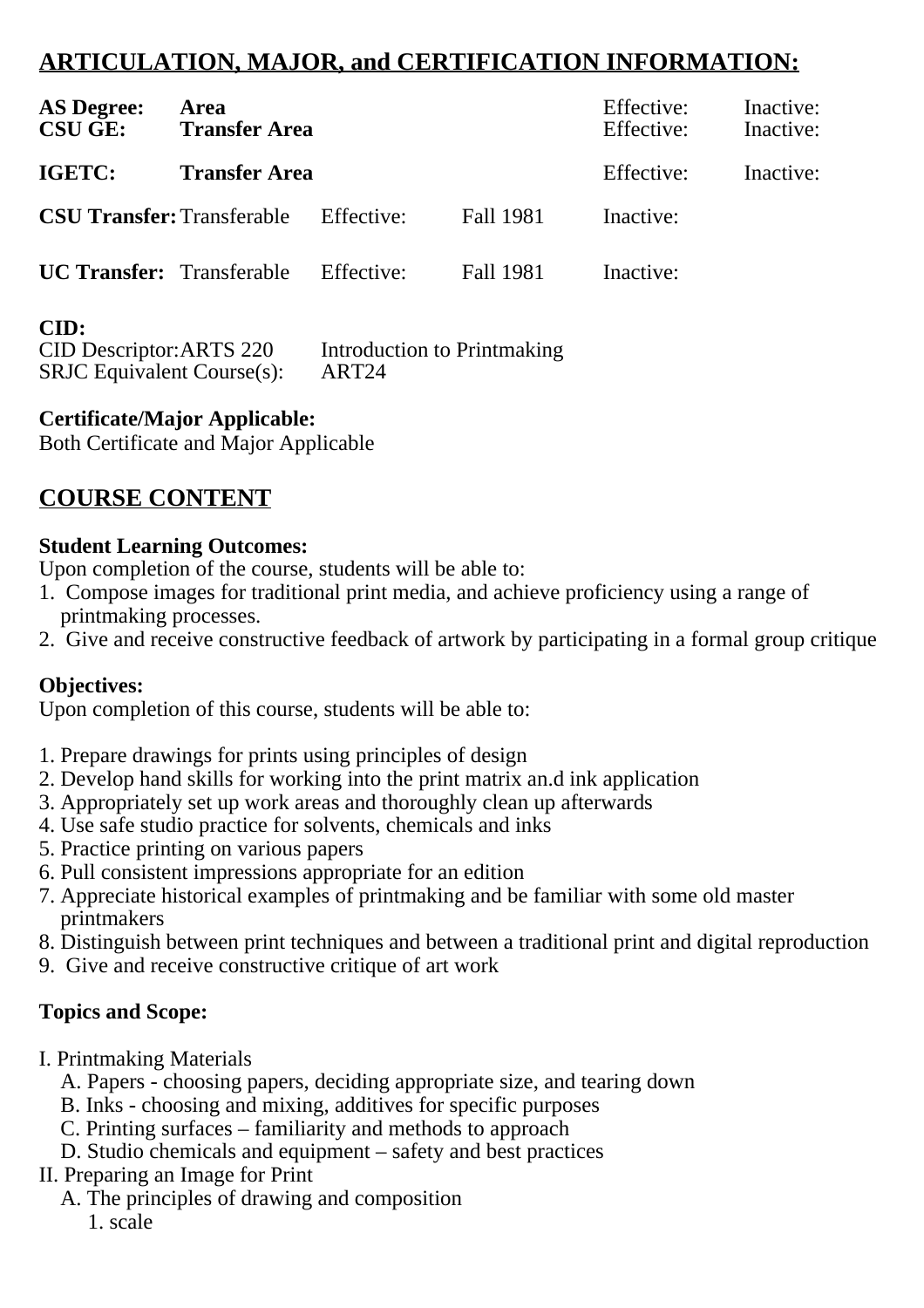- 2. equilibrium
- 3. value
- 4. gesture
- 5. proportion
- B. Appropriate images for the different print processes
- C. Reversal and transfer of drawings onto the matrix
- D. Breaking down an image into layers
- E. Simplification of masses
- F. Look at historical examples of print
- III. Working an Image Into the Block
	- A. Sanding and preparing blocks and plates
	- B. Hard and soft ground coatings for intaglio plates
	- C. Using acid to etch lines into the plate
	- D. Cutting a wood or linocut image using carving tools
	- E. Acrylic and mixed media application for collagraph process
- IV. Ink Mixing and Application
	- A. Removal from and return to containers
	- B. Necessary additives for particular applications
	- C. Color mixing and application methods (blend rolls and a la poupee inking)
	- D. Difference between printmaking papers and appropriate papers for each process
	- E. Print drying, overprinting and registration
- V. Preparations and Printing Functions
	- A. Print workstations, upkeep and workflow
	- B. Prescribed use of materials/equipment
	- C. Signing, matting and handling of prints
- VI. Critique- Developing the Skills to Give and Receive Feedback from Peers
- VII. Health and Safety
	- A. Correct use of inks and solvents
	- B. Familiarity with studio hazards and appropriate safety protocol
	- C. Safe studio maintenance and clean up procedure

All topics are covered in both the lecture and lab parts of the course.

## **Assignment:**

Lecture Related Assignments:

- 1. A portfolio consisting of five to six of the following:
	- a. Texture prints
	- b. Etchings
	- c. Monotypes
	- d. Collagraphs
	- e. Linocuts
	- f. Woodcuts
	- g. Embossings
	- h. Stencils or other monotype print process
- 2. Preparatory sketches

Lab Related Assignments:

- 1. Formal critique sessions
- 2. Optional vocabulary quiz